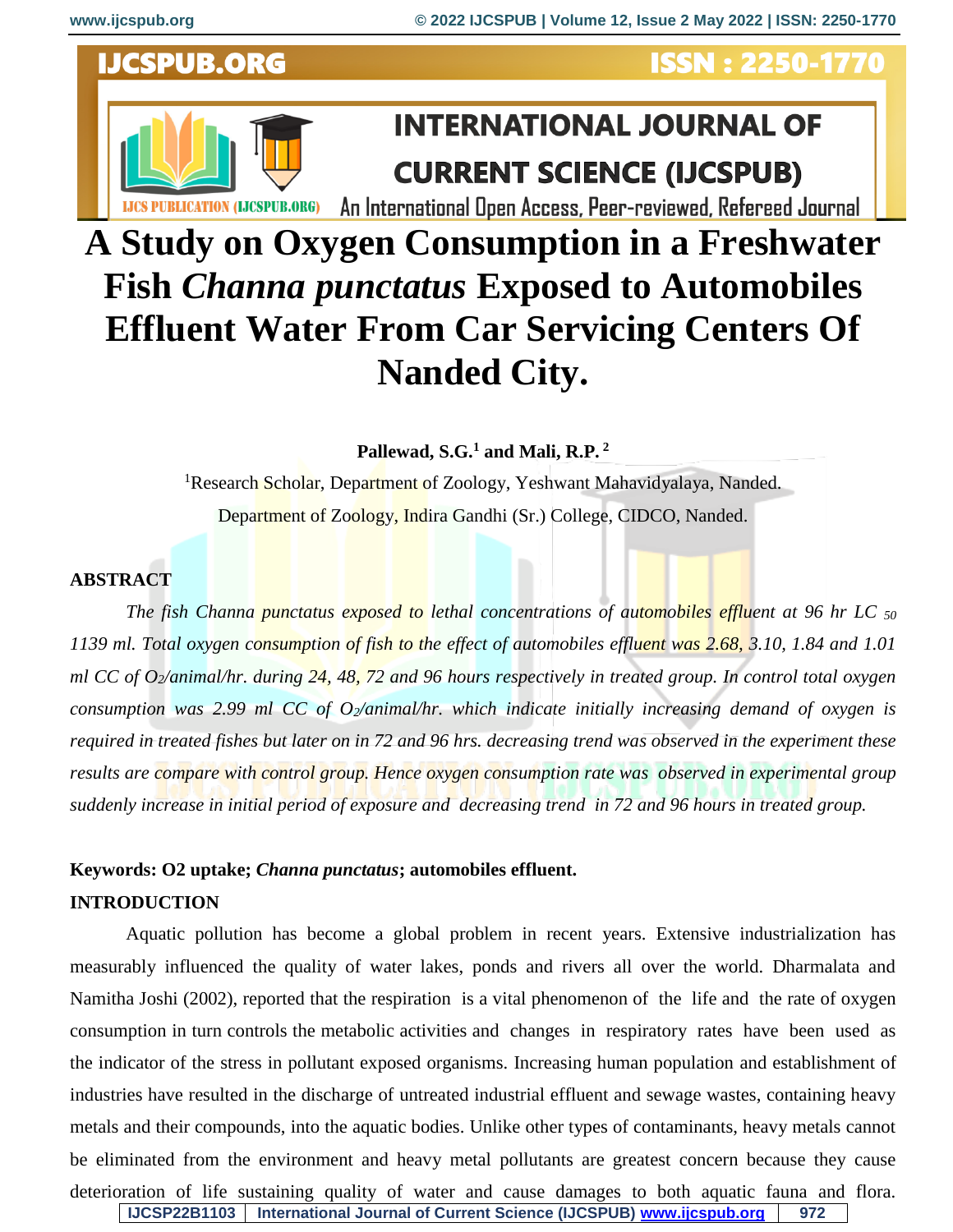Considering the impact of automobiles effluent on metabolic rates of aquatic animals and since the fishes have been the most popular test organisms and their importance in food web of aquatic ecosystem.

According to the Prosser and Brown, (1977) the respiratory potential or oxygen consumption of an animal is the important physiological parameters to assess the toxic stress, because it is a valuable indicator of energy expenditure in particular and metabolism in general. Oxygen consumption also be useful to assess the physiological state of an organism, helps in evaluating the susceptibility or resistance potentiality and also useful to correlate the behaviour of the animal, which ultimately serve as predictors of functional disruptions of population. Respiration is one of the most important physiological parameters on which many of the vital functions like growth and reproduction of fishes depend (Holden 1973), which in turn has a direct bearing on the productivity of freshwater ecosystems in terms of fish production.

A variation in respiration rate is an indicator of stress and is frequently used to evaluate the changes in metabolism under environmental deterioration (Chebbi and David, 2010). Numbers of workers reported that pesticides are indicated to cause respiratory distress or even failure by affecting respiratory centers of the brain or the tissue involved in breathing. Numerous studies such as *Cirrhinus mrigala* (Mushigeri and David, 2003), *Labeo rohita* (Patil and David, 2008), *Oreochromis mossambicus* (Logaswamy and Remia, 2009), *Ctenopharyngodon idella* (Tilak and Swarna Kumari, 2009); *Oreochromis niloticus* (Barbieri and Ferriera, 2010) and *Cyprinus carpio* (Singh *et al.,* 2010) reported either increase or decrease their respiration rate in response to variety of pesticides. Hence in the present investigation undertaken to evaluate effect of automobiles effluent on the oxygen consumption rate on the freshwater fish *Channa punctatus.*

#### **MATERIALS AND METHODS**

The fresh water fish *channa punctatus*, measuring from 12 to 14gm were collected from Godavri River Nanded. Fishes were treated with 0.1% potassium permagnet to avoid the dermal infection. Then fishes were acclimatized to laboratory condition for about 8 days prior to the experimentation. Fishes were divided in to two batches "A" and "B". Batch "A" was maintained as control and "B" batch fishes were exposed to lethal concentration of automobiles effluent water from car servicing centers from Nanded. The test fish *Channa punctatus* were exposed to lethal concentration of automobiles effluent water and the rate of oxygen consumption of fishes estimated up to 96 hr. Estimation were also made for 0 hr as control group of fishes. Oxygen contents for control and exposed fishes were measured by standard Wrinkle's method as modified and described by (Strickland and Parsons,1965), the oxygen consumption experiments were conducted using respiratory chamber of 320 ml capacity with an air tight rubber stopper with glass which served as an outlet the rubber stopper could be removed to place the animal in chamber.

The oxygen consumption was determined in fishes from lethal to control groups water was drown from aquarium of control fish in to wrinkle's chambered and care was taken to made it air tight, free from leakage of water. Initial water sample was collected from narrow rubber tube in to reagent bottle of 250 ml capacity. The weighted fishes were now place in wrinkle's chamber and stopper tightly. Final water sample was collected in similar way as initial water sample after every one hour and amount of dissolved oxygen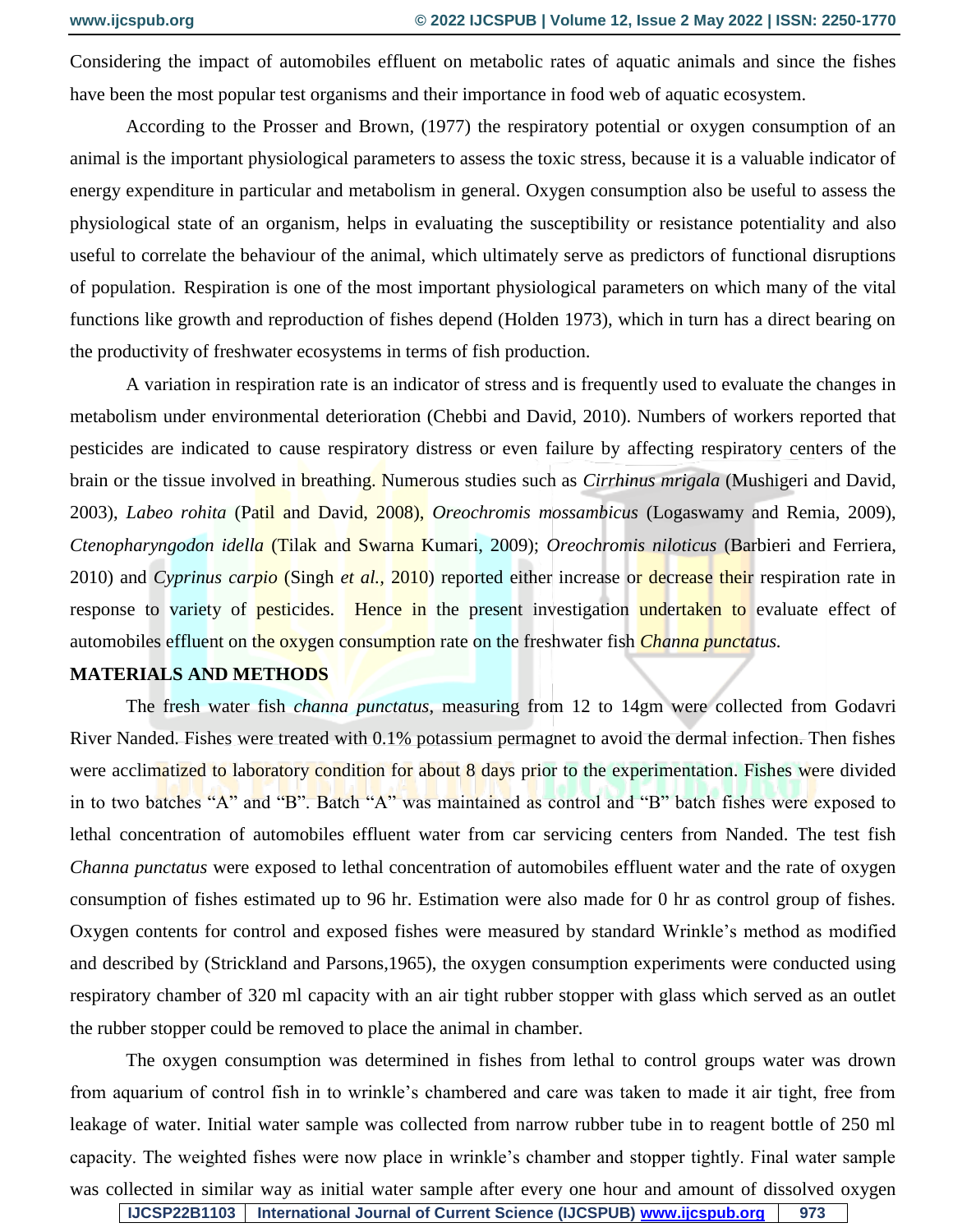content of water sample collected at 0, 24, 48, 72 and 96 hr was determined by wrinkle's method. The medium was replaced every day to keep it fresh and to maintained concentration constant throughout experimental period. The respiratory chambered also contain the same medium in which the animals were being exposed minimum 6 observations were made for each cases and the values were expressed to mean standard values.

#### **RESULTS AND DISCUSSION**

The freshwater fish *Channa punctaus* observed the changes in the rate of oxygen consumption when exposed to the lethal concentration of automobiles effluent i.e. 96 hours  $LC_{50}$  1139 ml for 24, 48, 72 and 96 hours.

In present investigation total oxygen consumption of fish to the effect of automobiles effluent was 2.68, 3.10, 1.84 and 1.01 ml CC of O<sub>2</sub>/animal/hr. during 24, 48, 72 and 96 hours respectively in treated group. In control total oxygen consumption was 2.99 ml CC of  $O_2$ /animal/hr. which indicate initially increasing demand of oxygen is required in treated fishes but later on in 72 and 96 hrs. decreasing trend was observed in the experiment these results are compare with control group.

The rate of oxygen consumption was  $0.01276$ , 0.01476, 0.0087, and 0.0048 ml CC of O<sub>2</sub>/animal/hr. wet. wt. of fish during 24, 48, 72 and 96 hours respectively. There was increased rate of oxygen in 48 hours but later on reduced rate of oxygen consumption in 72 and 96 hours these results are compared with control group. In control group rate of oxygen consumption was 0.01423 ml CC of  $O_2$ /animal/hr. wet.wt.in fish. Hence oxygen consumption rate was observed in

**Table no. - 1 Effect of Automobiles effluent water (Car servicing centers from Nanded) on Total Oxygen Consumption and Rate of Oxygen Consumption in** *Channa punctatus***.** 

| Sr.<br>No.     | Oxygen<br><b>Consumption</b>                                          | <b>Control</b>       | <b>Experimental Readings</b> |                      |                     |                     |
|----------------|-----------------------------------------------------------------------|----------------------|------------------------------|----------------------|---------------------|---------------------|
|                |                                                                       |                      | 24hrs                        | 48hrs                | 72hrs               | 96hrs               |
| $\overline{1}$ | Total Oxygen<br>Consumption in<br>$CC$ of $O2$<br>/Animal/hr.         | $2.99 + 0.34$        | $2.68 + 0.20$                | $3.10 + 0.72$        | $1.84 + 0.10$       | $1.01 + 0.16$       |
| 2              | Rate of Oxygen<br>consumption in<br>CC of $O_2/gm/hr$ .<br>Wet Weight | 0.01423<br>$+ 0.004$ | 0.01276<br>$+ 0.002$         | 0.01476<br>$+ 0.003$ | 0.0087<br>$+ 0.002$ | 0.0048<br>$+ 0.003$ |

[Values are mean + SD of six replicates,\*p<0.05, \*\*p<0.01, \*\*\* p>0.01, significant when students' test was applied between control and experimental groups.]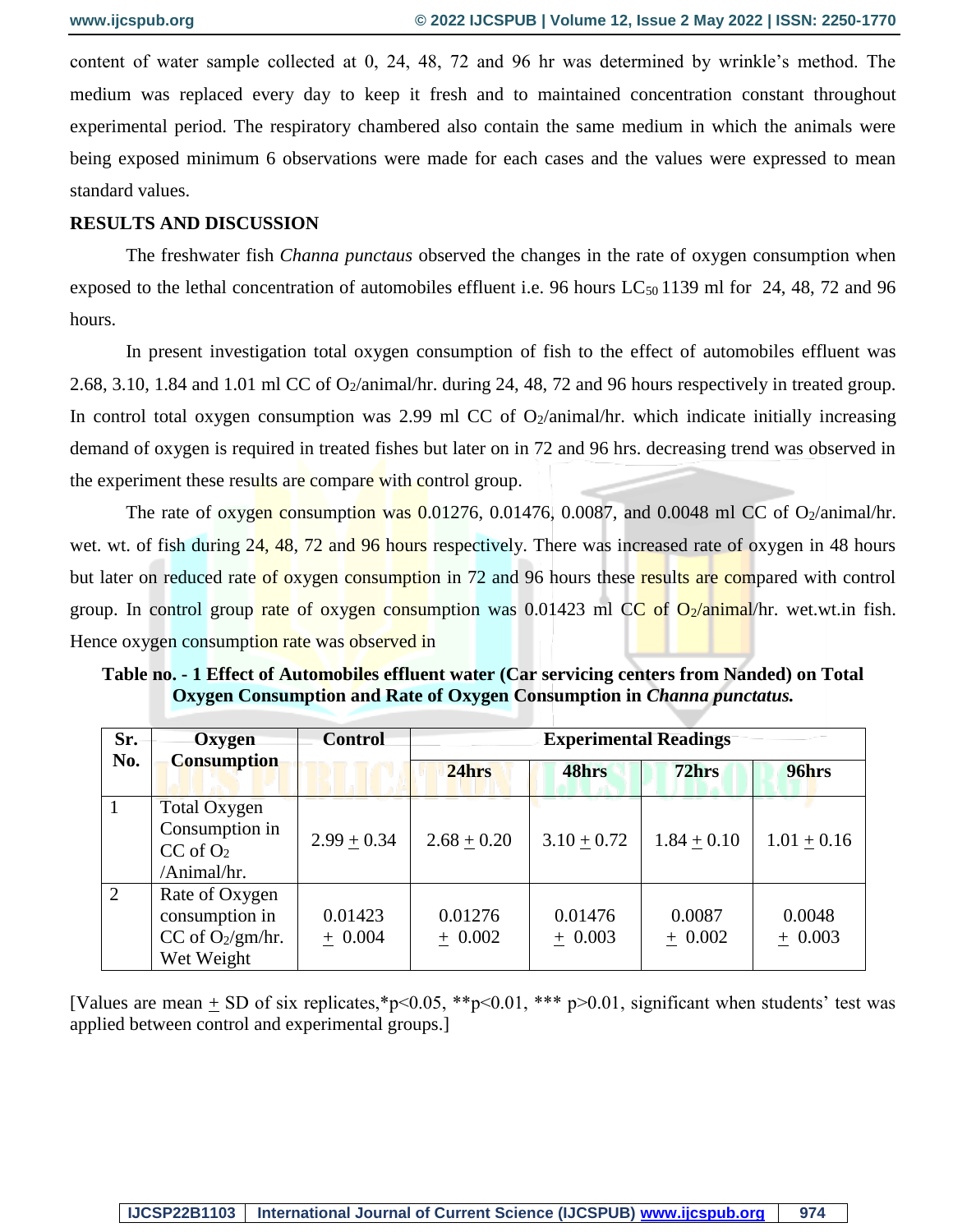

Fig No.1 - Effect of automobiles effluent on Total Oxygen Consumption of *Channa punctatus.*



Fig no. –2 Effect of Automobiles effluent on Rate of Oxygen Consumption of *Channa Punctatus*. experimental group suddenly increase in initial period of exposure and decreasing trend in 72 and 96 hours in treated group. All the values are represented in table no.1 and graphically represented in figure no.1and 2.

In the present investigation, the oxygen consumption was gradually decreasing with increasing exposure periods. Number of workers reported that the rate of oxygen consumption was observed in the sublethal concentration of heavy metal at different exposure periods. Dharmalata and Namitha Joshi (2002) reported that the rate of oxygen consumption in turn controls the metabolic activities and changes in respiratory rates have been used as the indicator of the stress in pollutant exposed organisms. Similar observation made by the number of workers. Susan, *et. al*. (2010) working on sublethal concentrations of fenvalerate technical grade and 20% active ingredient EC among *Labeo rohita*, *Catla catla* and *Cirrhinus mrigala* on oxygen consumption and reported that there was significant increase in oxygen consumption as compared to the controls in *Labeo rohita* and *Catla catla*, the respiratory rate being higher throughout the experimental period. On the contrary, in toxicant exposed *Cirrhinus mrigala*, oxygen consumption decreased than that of controls. From the above workers the changes in oxygen consumption is a sign of stress, which is commonly used to evaluate the changes in metabolism under environmental deterioration. In the present investigation, It is clearly evident from the studies that the automobiles effluent water affected on oxygen consumption rate of *Channa puntactus* under sublethal concentrations.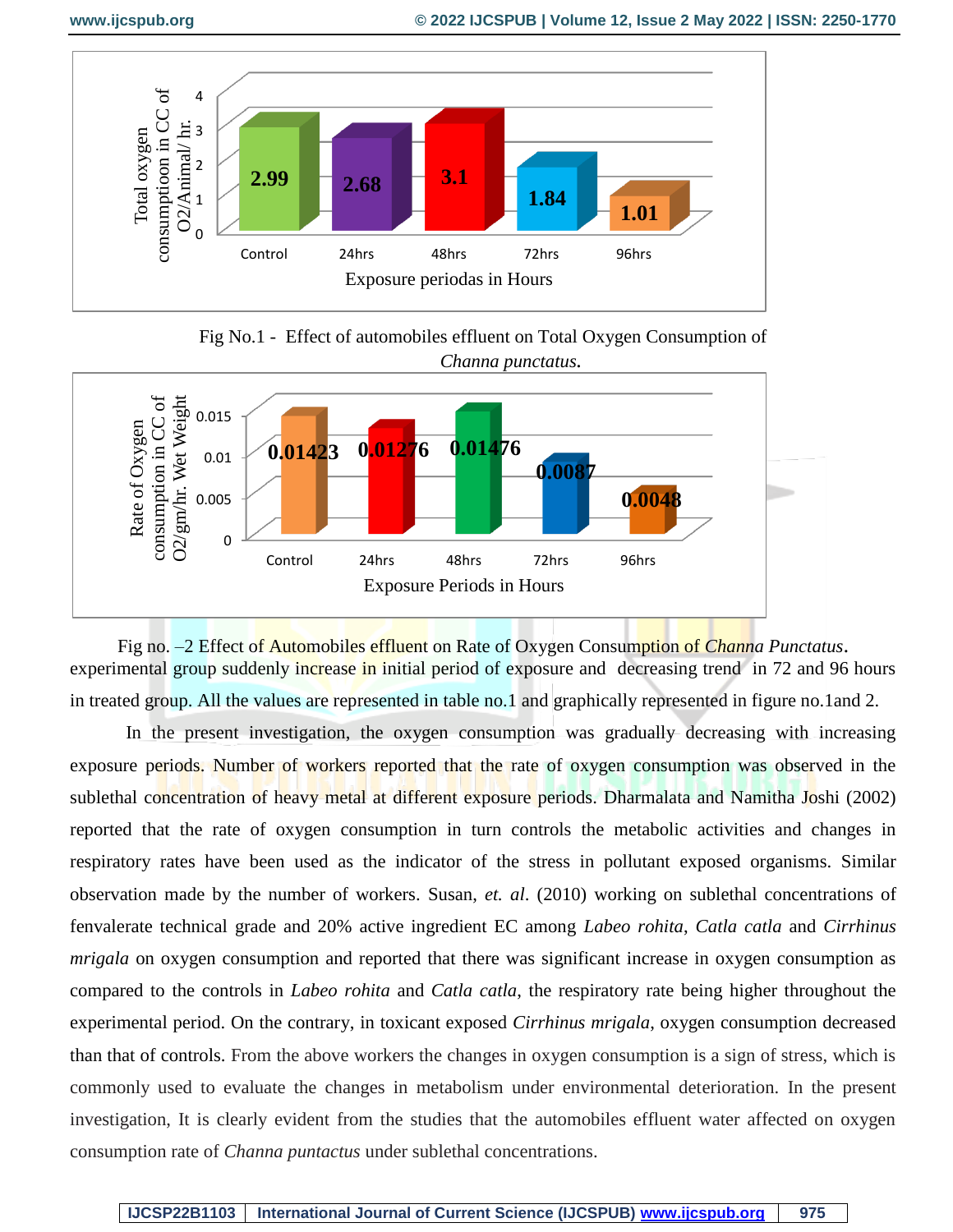Dube and Hosetti (2010) studied on behavior surveillance and oxygen consumption in the freshwater fish *Labeo rohita* (Hamilton) exposed to sodium cyanide observed that the oxygen consumption rate in 1/3rd (11.62% and -4.52%) and 1/5th (9.11% and -2.82%) sublethal concentrations. They reported that the fish under sublethal concentration were found to be under stress but not fatal. Sandhya M. Sonawane (2015) studied on the toxicity effects of heavy metals (copper sulphate, mercuric chloride and cadmium chloride) on oxygen consumption of *Lamellidens marginalis* and reported that the after acute and chronic treatment it was found that there was a decrease in oxygen consumption. She stated that it was affected most by  $HgCl<sub>2</sub>$  and was followed by  $CuSO<sub>4</sub>$  and  $CdCl<sub>2</sub>$ .

Jipsa, J.R., *et. al.* (2014)studies on the impact of a Cypermethrin insecticide on oxygen consumption of a fish *Tilapia mossambica* and observed that the oxygen consumption of control fish at 48 hours, 72 hours and 92 hours also showed marked changes and that of treated during 24, 48, 72 and 96 hours of exposure showed 0.446, 0.094, 0.194 and 0.197 ml/gm/hr respectively. Manoharan and Subbaiah (1982) observed 10 to 16.6% drop in respiratory rate of Endosulfan treated fish *Barbus stigma.* 

In the present investigation the oxygen consumption of fish exposed to automobiles effluent water for 24, 48, 72 and 96 h of median lethal concentration was 2.68, 3.10, 1.84 and 1.01 (mg  $O2/L / 1$ hr) respectively. Oxygen consumption increased in the initial 24 h of exposure to automobiles effluent concentrations. The oxygen uptake in *Channa punctatus* for 24, 48, 72 and 96 h was 0.01276, 0.01476, 0.0087 and 0.0048 (ml/kg/ 1hr) the  $O_2$  up take increased in the initial 24 h of exposure to automobiles effluent concentration. However, an average  $O_2$  consumption in different time intervals of automobiles effluent exposure was significantly different from the control 2.99 (mg/L). The decrease in O<sub>2</sub> consumption in *Channa punctatus* exposed to automobiles effluent indicates the onset of acute hypoxia under automobiles effluent stress because of the drop in metabolic rate in fishes. Similar results were reported by Qaisur Rahman and Shamim Akhter Choudhary (2013) observed that the normal respiratory activity (oxygen consumption) was significantly affected due to the depression in the metabolic rate at the end of the exposure periods i.e. 24, 48, 72 and 96 hours on *Channa gaucha* respectively and they stated that the drop in the oxygen consumption rate in *C.gachua* exposed to zinc cyanide can also be attributed to clogging of gills by mucous.

Lokhande M.V. (2017) while working on oxygen consumption of *Rasbora daniconius* exposed to dimethoate and reported that the oxygen consumption of fish clearly shows that the rate of consumption increases in the control group in throughout the study period at different exposure. In the lethal and sublethal concentration the rates of oxygen consumption is increases in the 48 and 72 hours and suddenly falls down in 72 hours and slightly decrease in 96 hours. In the present investigation comparing the results it shows that for 24 hr rate of oxygen consumption decreased by  $0.31$  CCO<sub>2</sub>/animal/hr., for 48 hr increases  $-0.11$  $CCO<sub>2</sub>/animal/hr$ . and 72 decreases 1.84  $CCO<sub>2</sub>/animal/hr$ . and 96 hr also decreases 1.98  $CCO<sub>2</sub>/animal/hr$ . respectively. In the present investigation the fish is exposed to the automobiles effluent the oxygen consumption rate is increases at initial hours and decreases in 72 and 96 hours when it compare to the control. Fish under sublethal concentration were found to be under stress but not fatal. B.R Chavan and M.P Bhilave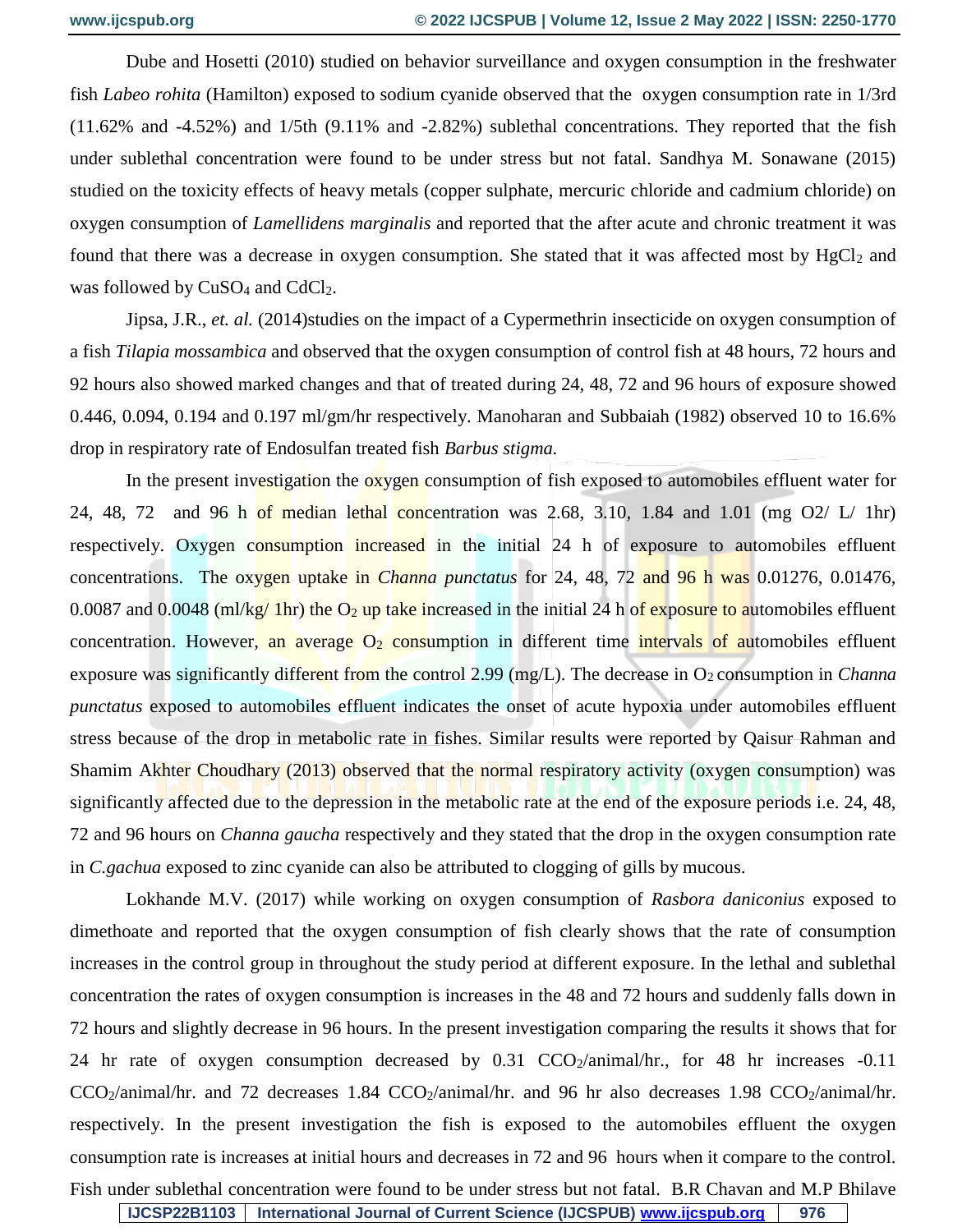(2007) worked on impact of heavy metals on fresh water fish *Cirrhinus mrigala* in relation to oxygen consumption and observed that in control group of fishes the rate of oxygen consumption fluctuated between 0.151 to 0.194 mg/l/h/g weight of body during 0 to 96 h. He stated that there was steadily increase in the rate of oxygen consumption in fishes exposed to cadmium and lead in  $LC_0$  and  $LC_{50}$  groups from 0 to 96 h. Variation in oxygen consumption (70.39 to 80.50%, -4.45 to 21.35%) was observed in both lethal and sublethal concentrations of malathion respectively observed by Vineetkumar K. Patil and M. David (2008). They stated that the alterations in oxygen consumption may be due to respiratory distress as a consequence of impairment in oxidative metabolism. Fish in sublethal concentration were found under stress, but that was not fatal. B.K. Hassan (2011) Studied on the effect of copper and cadmium on oxygen consumption of the juvenile common carp, *Cyprinus carpio* (L.) and recorded the values for 24 hr of exposure, ranging from 0.243 at 0.1 ppm to 0.137 mgO2/g/h at 0.4 ppm for the copper, and from 0.381 at 0.1 ppm to 0.323 mgO2/g/h at 0.4 ppm for cadmium, compared with the control 0.454 mgO2/g/h. He stated that there was a decrease in the oxygen consumption rate of *C. carpio* with increasing concentration of each metal copper and cadmium. In the present investigation also reported oxygen consumption rate initially increased at 48 hours but decrease in 72 and 96 hours during exposure to automobiles effluent.

Rachana Kumari and Shahi R. N. P. (2014) reported that the fish exposed to lethal concentration (92.00 mg/l) showed a gradual decrease in ventilation rate as the decline was significantly decreased at 24 hr onward with maximum decline  $(P<0.01)$  up to 27.1% at 240hr of exposure, whereas, the fish exposed to sublethal concentrations  $(39.45 \& 13.10 \text{ mg/l})$  a significant increase was observed at 96  $\&$  240hr of exposure respectively, followed by a decline ( $P<0.01 \& 0.05$ ) up to 27.40  $& 12.94\%$  respectively at 96 hr of exposure when compared with that of their normal values while working on the effect of cobalt chloride on the *Cirrhinus mrigala.* Neelima, P. (2016) reported that the sub-lethal concentrations of cypermethrin 25% EC, it was observed that experimental fish *Cyprinus carpio* showed an increased tendency in oxygen consumption during the initial time of exposures i.e. 2 to 4 hours and a gradual decrease was observed during the subsequent study period. They stated that fish showed gradual decrease in oxygen consumption from the starting period of exposure to till the end of the experiment. Dhamgaye, H.B. (2020) reported that the rate of oxygen consumption of Masheer (fry) examined under two sublethal concentrations (6.46 ugL-1, and 12.92 ugL-1) of fipronil at 7 days intervals for 28 days. They stated that the measurements of oxygen consumption rate can be useful indicators of stress.

Dhairyashil V. Ahirrao And Ashwini B. Pawar (2019) working on different concentration of detergent on the *Channa Punctatus* with 50 ppm, 100 ppm, 150 ppm, 200 ppm of detergent for a time period of 1 hour, the dissolved oxygen content showed a decreasing trend ranging from 9.48 mg/l, 9.23 mg/l, 8.89 mg/l and 8.12 mg/l. They stated that the decreased rate of oxygen consumption in the fish *Channa punctatus* that may be due to direct effect of detergent. N. Jothinarendiran (2012) working on the oxygen consumption of fish *Channa punctatus* exposed to the dimethoate concentrations of 0.15ppm, 0.2ppm, 0.3ppm and 0.6ppm were obtained to be  $0.522 \pm 0.03$ ,  $0.507 \pm 0.02$ ,  $0.352 \pm 0.04$  and  $0.282 \pm 0.03$ ml/g/hr respectively during 24,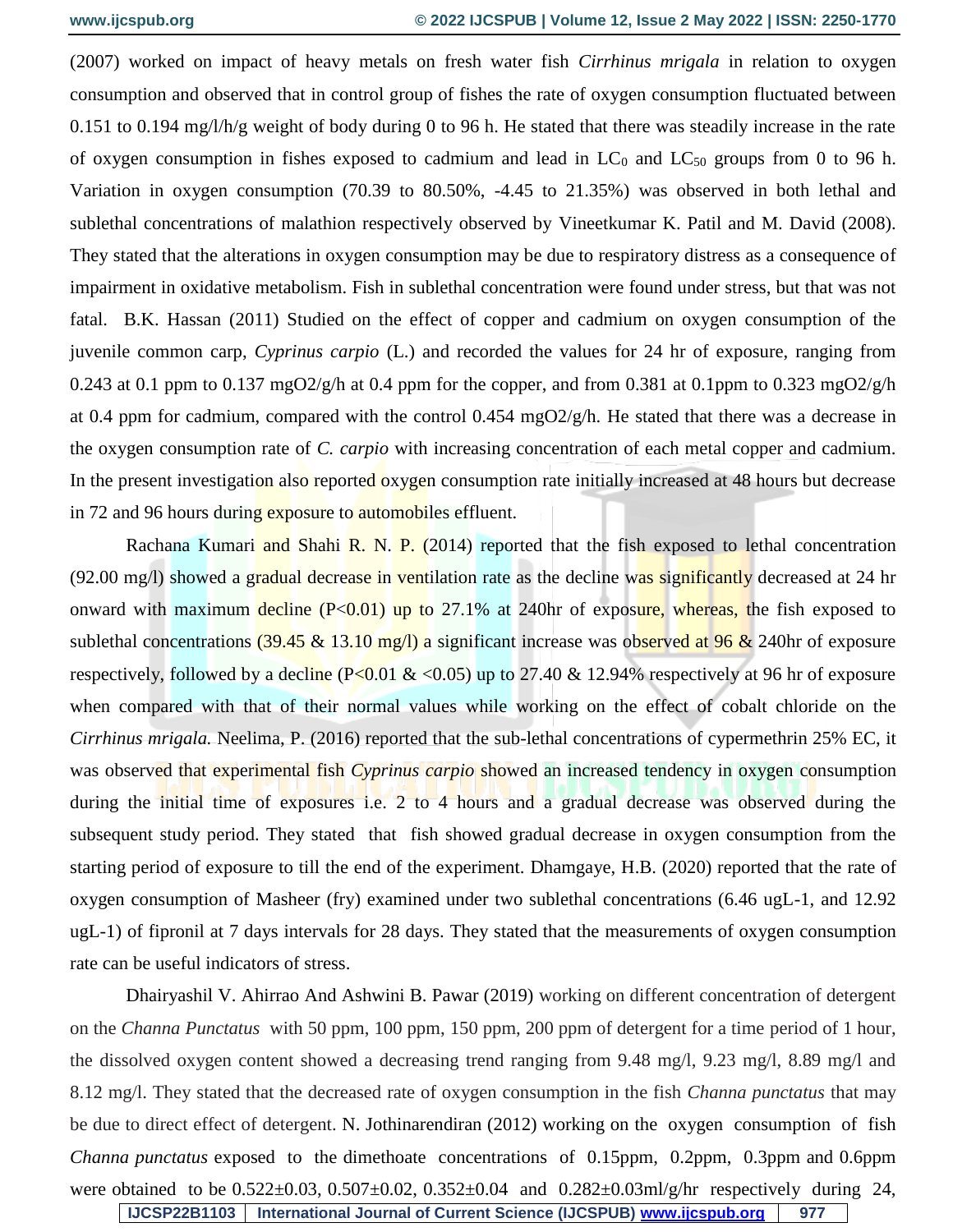hours of treatment. He stated that the maximum oxygen consumption was observed at 0.15ppm whereas the minimum content was recorded at 0.6ppm. Muthukumaravel, K (2021) working on the rates of oxygen consumption in *Chanos chanos* in control were 0.632, 0.641 and 0.638 mL O2/g/h at 10, 20 and 30 days, respectively. The fish exposed to sublethal concentrations, on the other hand, were recorded with relatively low rates of oxygen consumption including 0.580, 0.542 and 0.481mLO2/g/hat 10, 20 and 30days, respectively. They stated that the oxygen consumption rate was decrease gradually with increasing exposure periods. A maximum decline of about 24.61% in the rate of respiration in comparison to controls was noticed 30 days after exposure. S. Thanga Malathi and V. Anuradha (2020) studied on the oxygen consumption on the fish *Channa punctauts* and *Oreochromis niloticus* exposure of lithium toxicity and observed the consumption rate of *Channa punctatus* 3.31, 2.50, 1.94 and 2.00 O2 mL/g/hr. at 24, 48, 72 and 96 hours respectively and *Oreochromis niloticus* were 2.48, 2.03, 1.41 and 0.85 mL/g/hr. at 24, 48, 72 and 96 hours respectively. The similar results are recorded in the present investigation the effect of automobiles effluent on the total oxygen consumption of freshwater fish *Channna punctatus* were 2.68, 3.10, 1.84, 1.01 CC of O<sub>2</sub>/ animal/hr. and rate of oxygen consumption were  $0.01276$ ,  $0.01476$ ,  $0.0087$  and  $0.0048$  CC  $O_2/gm/hr$ . Wet weight rate of consumption at 24, 48,  $72$  and 96 hours.

C. Sruthisree *et.al* (2015) the range of the oxygen consumption rate of *P . hypohthalamus* exposed to 1/10th (0.03345- 0.06434 mg/ l/gm/hr) and 1/5th (0.0363-0.06407 mg/l/gm/hr) to the concentration of  $LC_{50}$ compared to control  $(0.06308 - 0.06066 \text{ mg/l/gm/hr})$ . The average percentage of oxygen consumed by fish on different concentration  $(7.16 \text{ ppm})$  and  $(14.32 \text{ ppm})$  was 102.80% and 102.37 % lower than that of control respectively

#### **CONCLUSION**

The rate of oxygen consumption for control and exposed fish were determined by standard winkers' method. It was found that automobiles effluent induce a noticeable alteration in oxygen consumption of fish, *Channa punctatus* on exposed to lethal concentration of automobiles effluent compare with control group of fish. In lethal concentration total oxygen consumption rate for 24 hr decreased for 48 hr it was increased and for 72 and 96 hr again decreased. The values recorded at 24 hr for lethal concentration of automobiles effluent were 2.68 CCO<sub>2</sub>/animal/hr. and for 48 hr it was 3.10 CCO<sub>2</sub>/animal/hr. and for 72 hrs. 1.84 CCO<sub>2</sub>/animal/hr. and 96 hr it was 1.01  $CCO_2$ /animal/hr. respectively and for control group for 2.99  $CCO_2$ /animal/hr. The present results are clearly indicated that the automobiles effluent affects on the total oxygen consumption on the freshwater fish *Channa punctatus* in 24 hours rate of oxygen consumption is decreased, in 48 hours slightly increased and in 72 and 96 hours decreased. Finally, it is concluded that the automobiles effluent affects the respiratory metabolism of fish because the intimate contact between the gills and automobiles effluent contaminated water might have affected the respiratory area and may be the decreased oxygen consumption on automobiles effluent resulting in hypoxic conditions while its severity may lead to death of the fish.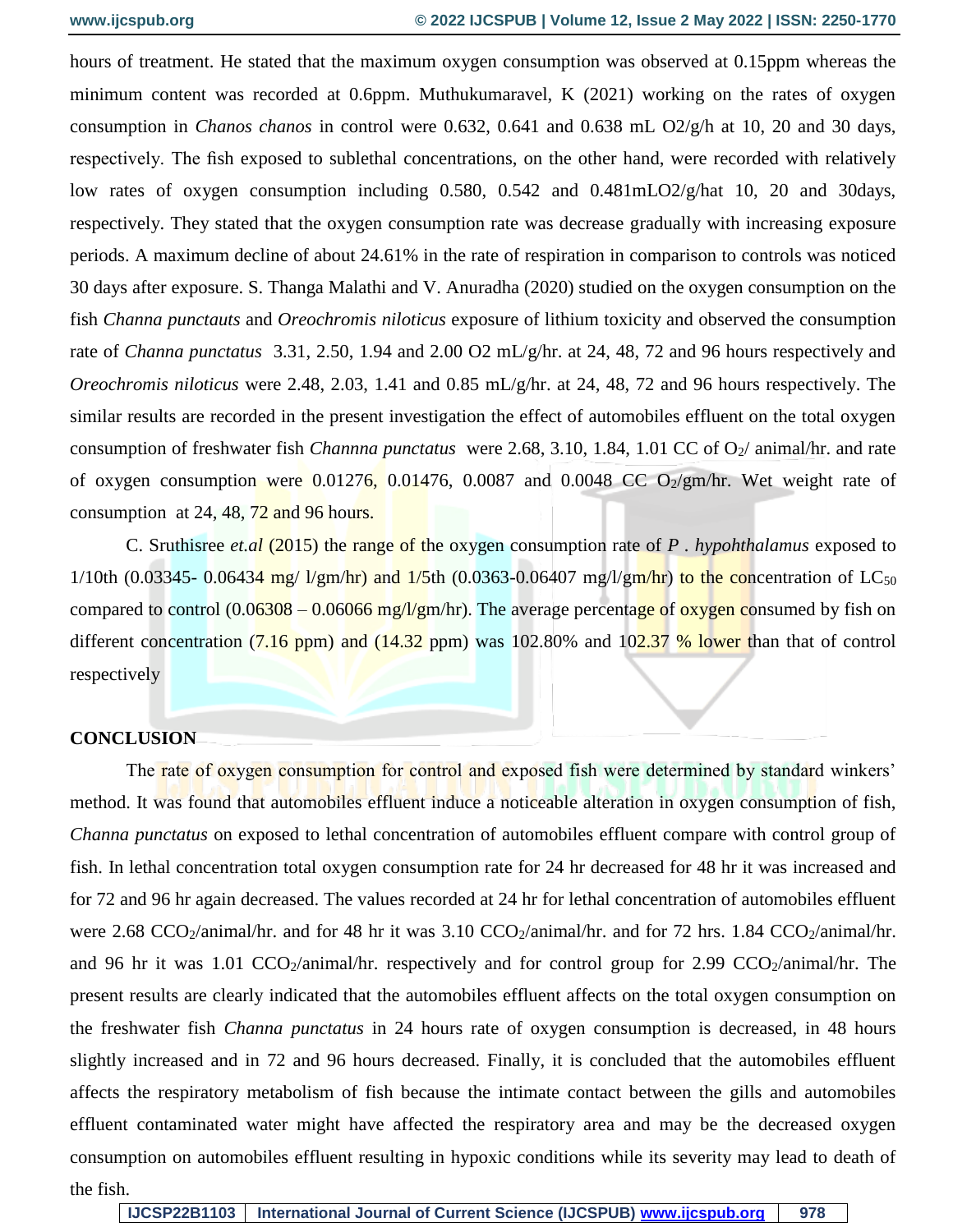#### **ACKNOWLEDGMENT**

The authors are grateful to the Principal Dr. G.N. Shinde, and Head department of Zoology Dr. S.S.

Nanware, Yeshwant Mahavidyalaya, Nanded for providing the laboratory facilities for complete the work.

#### **REFERENCES**

- B. R. Chavan M. P. Bhilave (2007): Impact of heavy metal on fresh water fish *Cirrhinus Mrigala* in relation to oxygen consumption. Department of Zoology Shivaji university Kolhapur.
- B.K. Hassan (2011): The effect of copper and cadmium on oxygen consumption of the juvenile common care, *Cyprinus carpio* (L).*Mesopot. J. Mar Sci.*, 26 (1): 25-34pp.
- Barbieri, E., Ferreira, L.A.A.(2010): Effects of the organophosphate pesticide Folidol 600® on the freshwater fish, Nile Tilapia (*Oreochromis niloticus*). *Pesticide Biochem. Physiol*., 99: 209– 214pp,
- C. Sruthisree, Gangadhara Gowda, Harsha Nayak, B. D. Harish and Adnan Amin (2015): Effect of heavy metal (lead) on oxygen consumption and ammonia excretion of iridescent shark (*pangusius hypohthalmus*), *J. Exp. Zool. India*, 18(2).
- Chebbi, S.G., David, M.(2010): Respiratory responses and behavioural anomalies of the carp *Cyprinus carpio* under quinalphos intoxication in sublethal doses. *Sci. Asia*, 36: 12–17 pp.
- Dhairyashil V. Ahirrao And Ashwini B. Pawar (2019): Impact of detergent on oxygen consumption in *Channa punctatus*, *I J R B A T,* 7 (I), Jan 2019: 31-33pp.
- Dharmalata and Namitha Joshi (2002): Toxicity and Respiratory responses of *Heteropneustes fossilis* exposed to zinc chloride and fly ash leachate. *Him.J.Environ. Zool*. 16 (1): 87-90 pp.
- H.B.Dhamgaye, S. P. Jadhao, S. J. Meshram, B. R.Chavan1 And R. K. Sadawarte (2020): Effect of fipronil on oxygen consumption and ammonia excretion of mahseer (*Tor khudree*) fry, *Indian J. Anim. Hlth.*, 59(1) : 91-96 pp.
- Holden, A.V. (1973): The effects of pesticides on life in freshwater. Proc. Roy. Soc., London, 180: 383-394.
- Jipsa. J. R, R Kalavathi, Dhanya. P. Y. and S. Logaswamy (2014): Impact of a Cypermethrin insecticide on oxygen consumption of a fish *Tilapia mossambica, International Journal of Fisheries and Aquatic Studies*, 1 (5): 93-97 pp.
- Jothinarendiran, N. (2012): Effect of dimethoate pesticide on oxygen consumption and gill histology of the fish, *Channa punctatus, Current Biotica,* 5 (4): 500-507 pp.
- Logaswamy, S., Remia, K.M.(2009): Impact of cypermethrin and ekalux on respiratory and some biochemical activities of a freshwater fish, *Tilapia mossambica. J. Curr. Biotica,* 3(1): 65–73 pp.
- Lokhande M.V. (2017): Oxygen consumption and behaviour surveillance in the freshwater fish *Rasbora daniconius* exposed to dimethoate, *International Journal of Fisheries and Aquatic Studies,* 5(2): 712- 716 pp.
- Manoharan, J. and Subbaiah, G. W. (1982): Toxic and sublethal effects of Endosulfan *Barbus stigma* (Pisces cyprinidae). *Proc. Ind. Acad. Sci. Ani.* 91 (6): 523- 32 pp.
- Mushigeri, S.B., David, M. (2003): Assessment of Fenvelerate toxicity on oxygen consumption and ammonia excretion in the freshwater fish, *Cirrhinus mrigala. J. Ecotoxicol. Environ. Monitoring,* 13: 191–195 pp.
- Muthukumaravel, K.; Pradhoshini, K.P.; Vasanthi, N.; Kanagavalli, V.; Ahadu Shareef, M.; Musthafa, M.S.; Rajagopal, R.; Alfarhan, A.; Thirupathi, A.; Ravindran, B. (2021): Sublethal Effects of Arsenic on Oxygen Consumption, Hematological and Gill Histopathological Indices in *Chanos chanos. Int. J. Environ. Res. Public Health*, 18, 12967. https:// doi.org/10.3390/ijerph182412967
- Neelima, P., N. Gopala Rao, G. Srinivasa Rao and Chandra Sekhara Rao, J. (2016): A Study on Oxygen Consumption in a Freshwater Fish *Cyprinus carpio* Exposed to Lethal and Sublethal Concentrations of Cypermethrin (25%Ec). *Int. J. Cur. Microbiol. App. Sci. 5 (*4) :338-348 pp.

**IJCSP22B1103 International Journal of Current Science (IJCSPUB) [www.ijcspub.org](http://www.ijcrt.org/) 979**